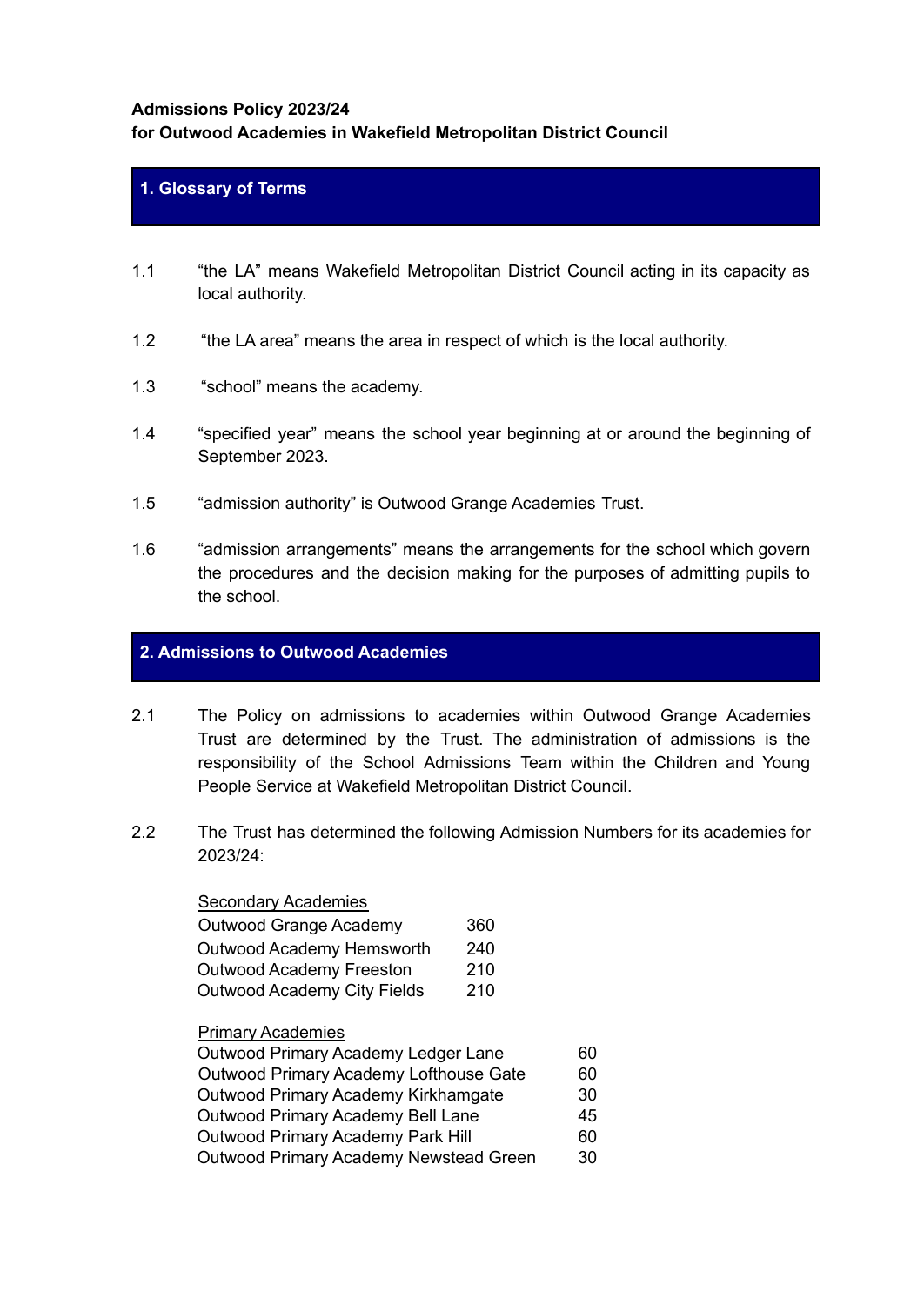#### **3. Expressing a Preference**

- 3.1 In the case of applications for admission to primary, infant and junior schools within the Wakefield area, applications from Wakefield residents should be made on Wakefield's Common Application Form. Attendance at a nursery unit attached to a primary/infant school or part-time attendance at a school below compulsory school age does not guarantee a place at that school. Applications for these part time places must be made separately to the school/centre concerned and are covered by the school's separate part-time admissions policy. A separate application must then be made to the LA for a compulsory aged school place in line with the requirements of the Primary Co-ordination Scheme.
- 3.2 For admission to secondary schools, applications from Wakefield residents should be made on Wakefield's Common Application Form.
- 3.3 Applications, at any time, from residents outside the Wakefield District should be made in accordance with the applicant's "home" LA's Common Application Form.
- 3.4 Repeat applications made for entry to the same year group at the same school will not be considered unless there has been a material change in circumstances since the original application. School Admissions will determine if there has been a material change in circumstances. Examples of a material change include a change of address. Where information was known at the time of the original application, or appeal, but parents chose not to use it, this information will not be considered as additional information or a change of circumstances.
- 3.5 Where parents submit a Common Application Form under a Co-ordinated Admissions Scheme, whether in the normal admissions round or in-year, which names more than one school, all applications will be treated equally and eligibility for a school place will be decided in accordance with this Admissions Policy.

# **4. The Admissions Policy**

- 4.1 If the number of preferences received for a school does not exceed the Admission number, all preferences will be met *(see explanatory note 16.1)*.
- 4.2 All applications received will be considered in the following order:

1. Applications received by the closing date in the normal admissions round:

- for secondary applications the closing date is **31 October 2022**; and
- for primary applications the closing date is **15 January 2023**.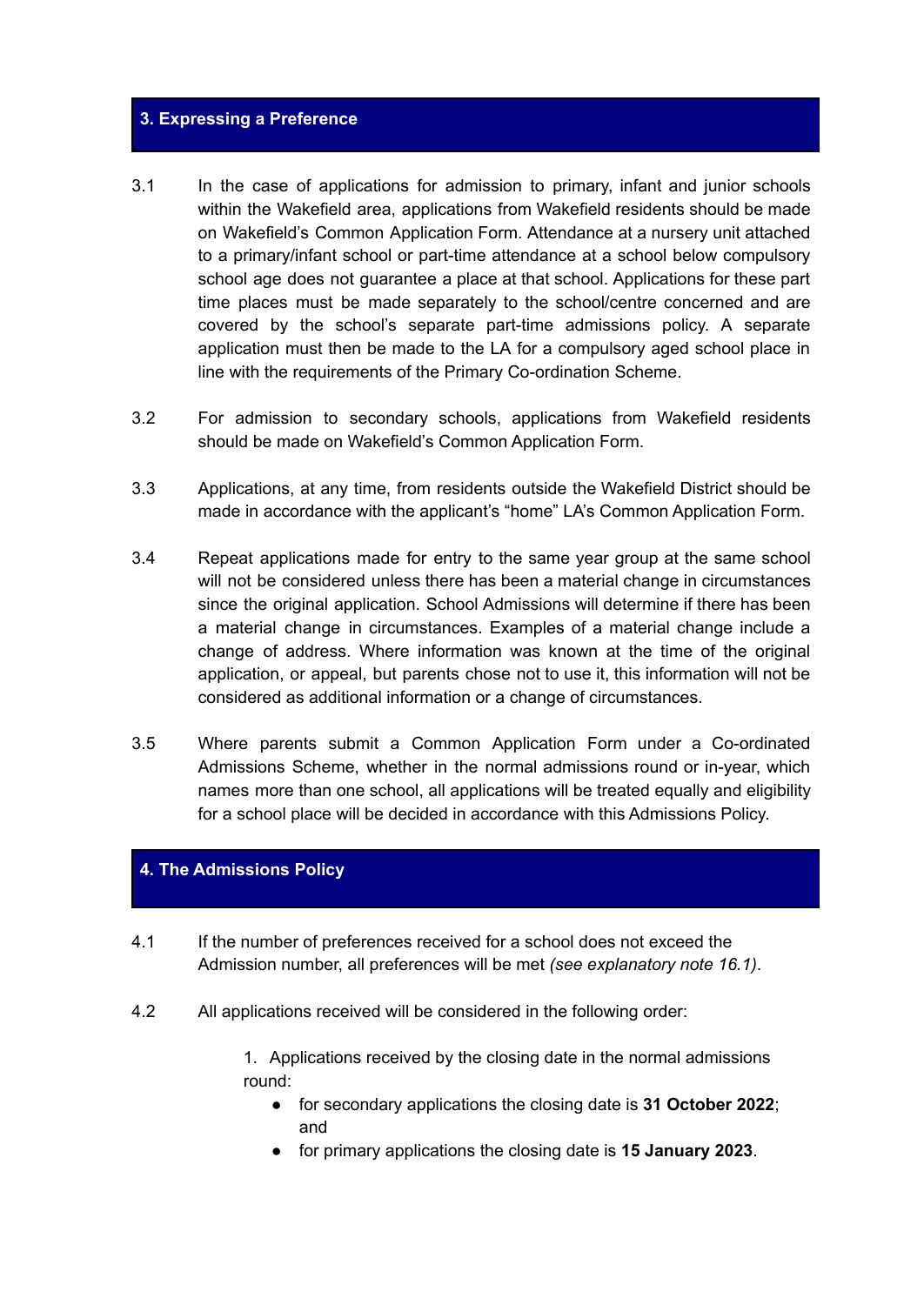- 2. For late applications received between the closing date for the normal admissions round and the end of the summer term the following dates will apply:
	- Applications for secondary places received up to and including **23 November 2022** will be accepted as if they had been received by the closing date;
	- Applications for primary places received up to and including **14 February 2023** will be accepted as if they had been received by the closing date.
- 4.3 Applications received after these dates will be regarded as late applications and will be considered after all applications received on time.
- 4.4 If there are more applications for admission to a school than there are places available, preference will be given in the following order:
	- (a) (i) Looked after Children and all previously Looked after Children, including Children who appear (to the admission authority) to have been in state care outside of England and ceased to be in care as a result of being adopted;

This refers to children who are:

- Subject to a care order made by the courts under section 31 of the Children Act 1989 – for the courts to grant a care order they have to be satisfied that a child is suffering or would suffer 'significant harm' without one:
- Children who are accommodated by the Local Authority on a voluntary basis under Section 20 of the Children Act 1989;
- Children who have been adopted from Local Authority care, children who are subject to a Child Arrangements Order and those with special guardianship immediately following being Looked After will all be included within the higher priority for Looked after Children *(see explanatory note 16.2);*
- *●* Children who appear to have been in state care outside of England and ceased to be in state care as a result of being adopted.
- (b) Children who live in the school's catchment area, who have brothers or sisters attending the school at the time of admission *(see explanatory note 16.3)*
- (c) Other children who live in the school's catchment area (*see explanatory note 16.4);*
- (d) Children who have brothers or sisters in attendance at the school *(see explanatory note 16.3);*
- (e) Other children, with priority being given to those living nearest to the school *(see explanatory note 16.5).*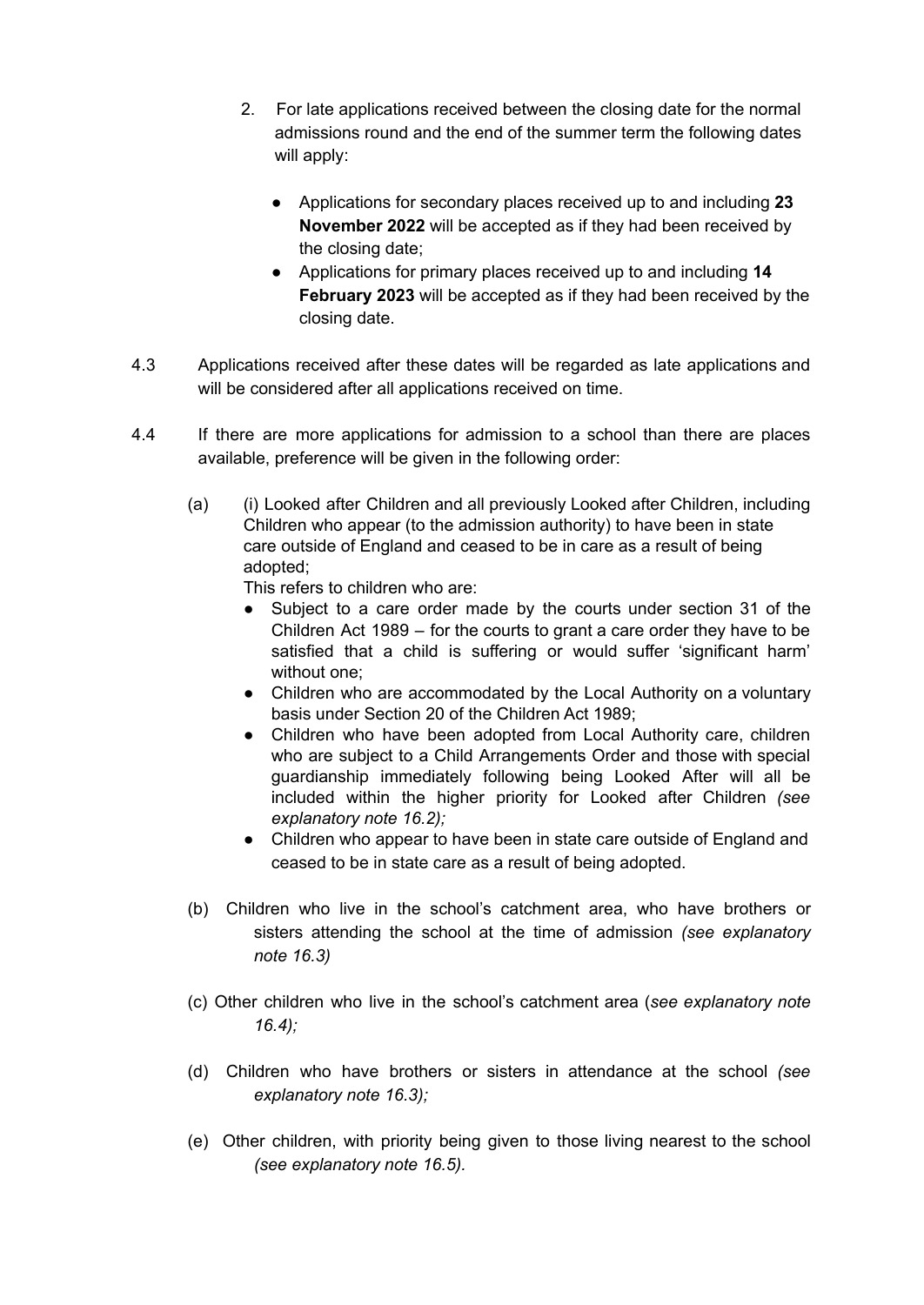- 4.5 In all categories "live" means the child's permanent home address. A child is normally regarded as living with a parent or carer and the LA will use the parent or carer's address for admission purposes. An applicant cannot lodge a child with a friend or relation (eg for childcare purposes) in order to gain a place at a school *(see explanatory note 16.6).*
- 4.6 For admission purposes only one address can be used as a child's permanent address. Where a child resides with more than one parent/carer, at different addresses, the LA considers the home address to be the address where the child lives for the majority of the time during the school week (Monday to Friday) as the main place of residence. Where a child spends equal amounts of time at both addresses (50/50), applicants can be asked to provide additional evidence in order to verify addresses and/or other details provided. It is at the discretion of the LA what evidence is required (evidence may include, but is not limited to, Child Benefit, GP registration, evidence of home ownership/tenancy etc.). The final decision on the home address of a child will be made by the LA *(see explanatory note 16.6).*
- 4.7 By submitting an application for a school place, the parent is confirming that they have parental responsibility for the child named on the form, or if parental responsibility is shared, that both parents are in agreement regarding the preferences stated on the application for a school place. In the case of parents disagreeing on the schools preferred, there is an expectation that parents will resolve these disputes themselves and make a single application which both parents are in agreement with *(see explanatory note 16.7).*
- 4.8 In all categories, when decisions have to be made between children satisfying the same criterion, children living nearest to the school, measured as the crow flies, have priority. The distance measured will be from the central (centroid) point of the applicant's property to the central (centroid) point of the school's ground. Measurement will be made using the LA's in-house admission system and mapping software.
- 4.9 Where there is more than one application from a postal address contained within a block of flats, places will be decided by random allocation. If two or more pupils live equidistant from the school, the distance each pupil lives by road from the preferred school will be measured and the place offered to the pupil who lives nearest by this means. In the event of this being equal, places will then be decided by random allocation.
- 4.10 Where the admission of siblings from a multiple birth (eg twins, triplets) would cause the school to rise above its Planned Admission Number (PAN), all of the children from the multiple birth will be admitted.
- 4.11 In the case of infant classes, where the admission of the children from a multiple birth would result in the PAN rising above 30 (or multiples of 30), the additional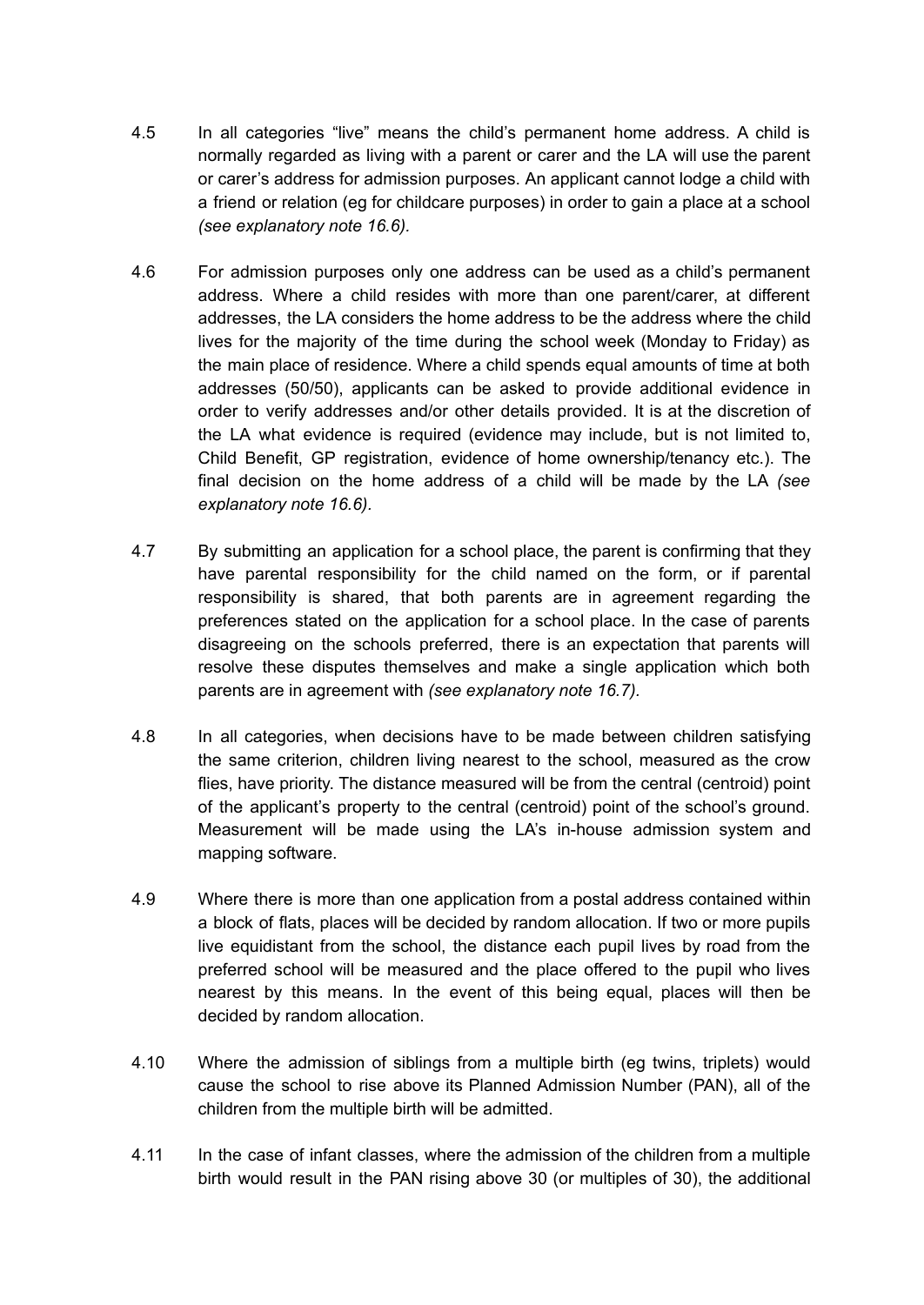child/children will be regarded as an 'exception' to the Infant Class Size legislation throughout the infant phase or until the number in the year group reduces to the PAN.

4.12 Children will be placed in the appropriate category depending upon their circumstances at the closing date for receiving applications for admission to school. Changes in address will be accepted in accordance with the provisions of the Secondary and Primary Co-ordination Schemes. In cases where there is an anticipated change in circumstances, documentary evidence will be required.

In the event of any category being over-subscribed, places will be offered in the order of priority  $(a) - (d)$  detailed above.

# **5. Children with an Education, Health and Care Plan**

- 5.1 Children with identified Special Educational Needs have a significantly greater difficulty learning than their peers and/or cannot access learning without significant adaptations to the school facilities. This typically means that additional support will be required for them in order to access learning. Further information can be obtained from the SEND Code of Practice (January 2015), Special Educational Needs Assessment and Review Team (SENART) or the Special Educational Needs and Disability Information and Support Services (SENDIASS).
- 5.2 Admission authorities:
	- Must consider applications from parents of children who have special educational needs or disability (SEND) but do not have an Education, Health and Care Plan (EHCP) on the basis of the published admissions criteria as part of the normal admissions procedures;
	- Must not refuse to admit a child who has SEND but does not have an EHC Plan because they do not feel able to cater for those needs;
	- Must not refuse to admit a child on the grounds that they do not have an EHC Plan;
	- Must not discriminate against any child or young person who has an SEN or disability and must make reasonable adjustments as set out in the Equalities Act (2010) so that they can be admitted to the school where they do not have an EHC Plan.
- 5.3 Children with an Education, Health and Care Plan (EHCP) are dealt with under a different mechanism. Any child with a school named on their EHC Plan will automatically gain a place at the school named via the statementing process. Any child with an EHC Plan who is admitted to a mainstream community/voluntary controlled school will be counted against the school's admission number.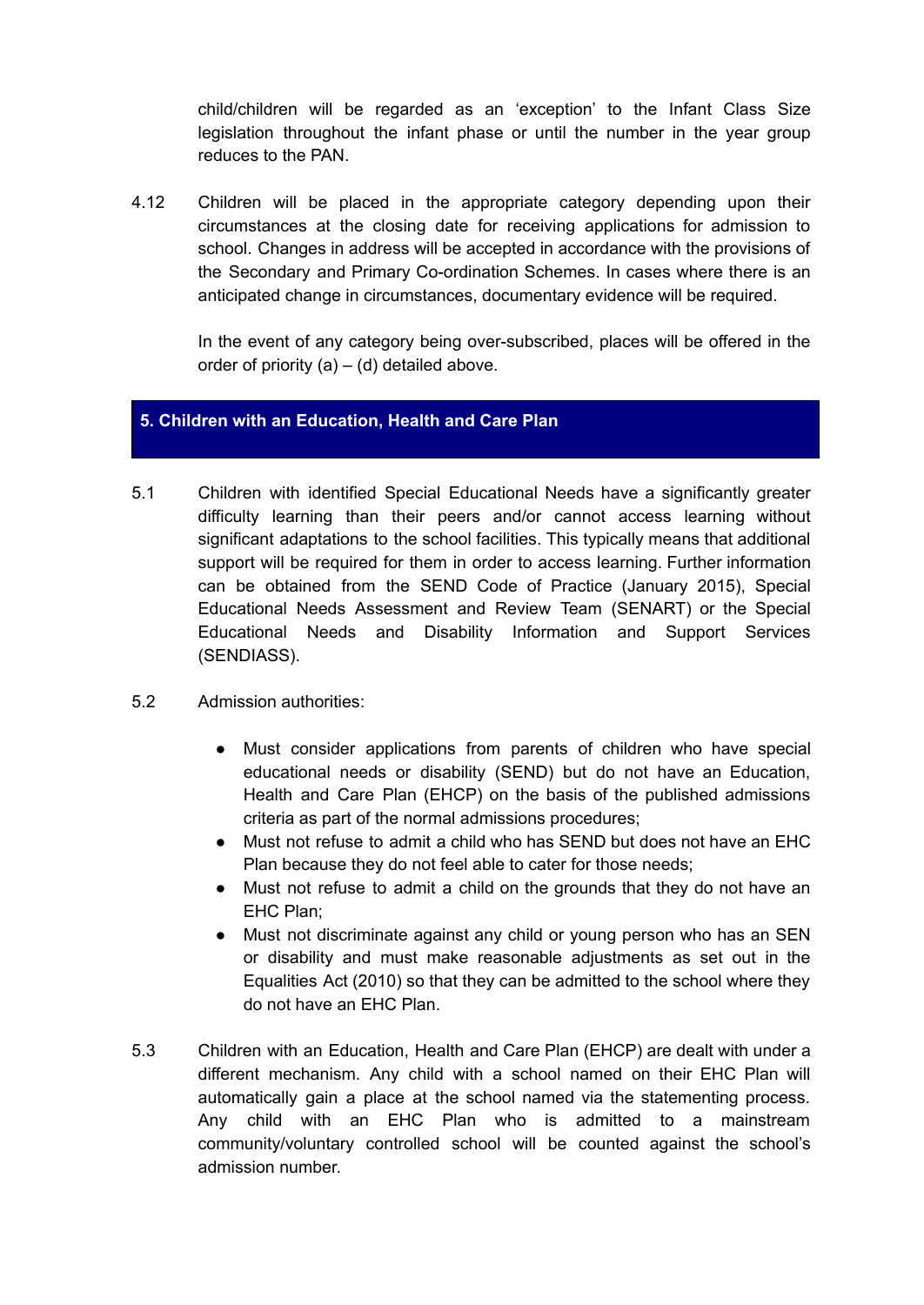# **6. The Offer of a Place at a school**

6.1 Decisions will be posed  $2^{nd}$  class to parents on the following days:

| Secondary schools                | : 1 March 2023  |
|----------------------------------|-----------------|
| Primary, infant & junior schools | : 15 April 2023 |

6.2 Parents who have applied electronically will be able to access their offer of a school place via the on-line website after 12.00 midnight on the respective offer date.

# **7. Point of Entry**

- 7.1 For junior and secondary schools, pupils will start in the in-take year (ie Y7 for secondary schools and Y3 for junior schools) on the first day the school is open following 1 September 2023.
- 7.2 For infant/primary schools, those pupils with a date of birth between 1 September 2017 and 31 August 2019 will start school on the first day the school is open following 1 September 2023.
- 7.3 These arrangements do not apply to those pupils being for nursery provision including nursery provision in a co-located children's centre *(see explanatory note 16.8).*

# **8. Deferred Entry to Primary Schools**

- 8.1 Where the LA offers a place at a primary or infant school, a parent who accepts that school place can defer entry to that school until the term after the child's fifth birthday. There may be spring and summer term admissions as a result of parents who have deferred their child's entry.
- 8.2 Any deferred place at the school will be held for that child and will not be available to be offered to another child and the deferred place must be taken up during the same school year for which the offer of the school place was made and accepted. Parents cannot defer entry to a school to the next academic year or beyond the beginning of the term following the child's fifth birthday, these types of requests are dealt with under section 9 below.
- 8.3 Parents can also request that their child attends school part-time instead of full-time until the child reaches statutory school age.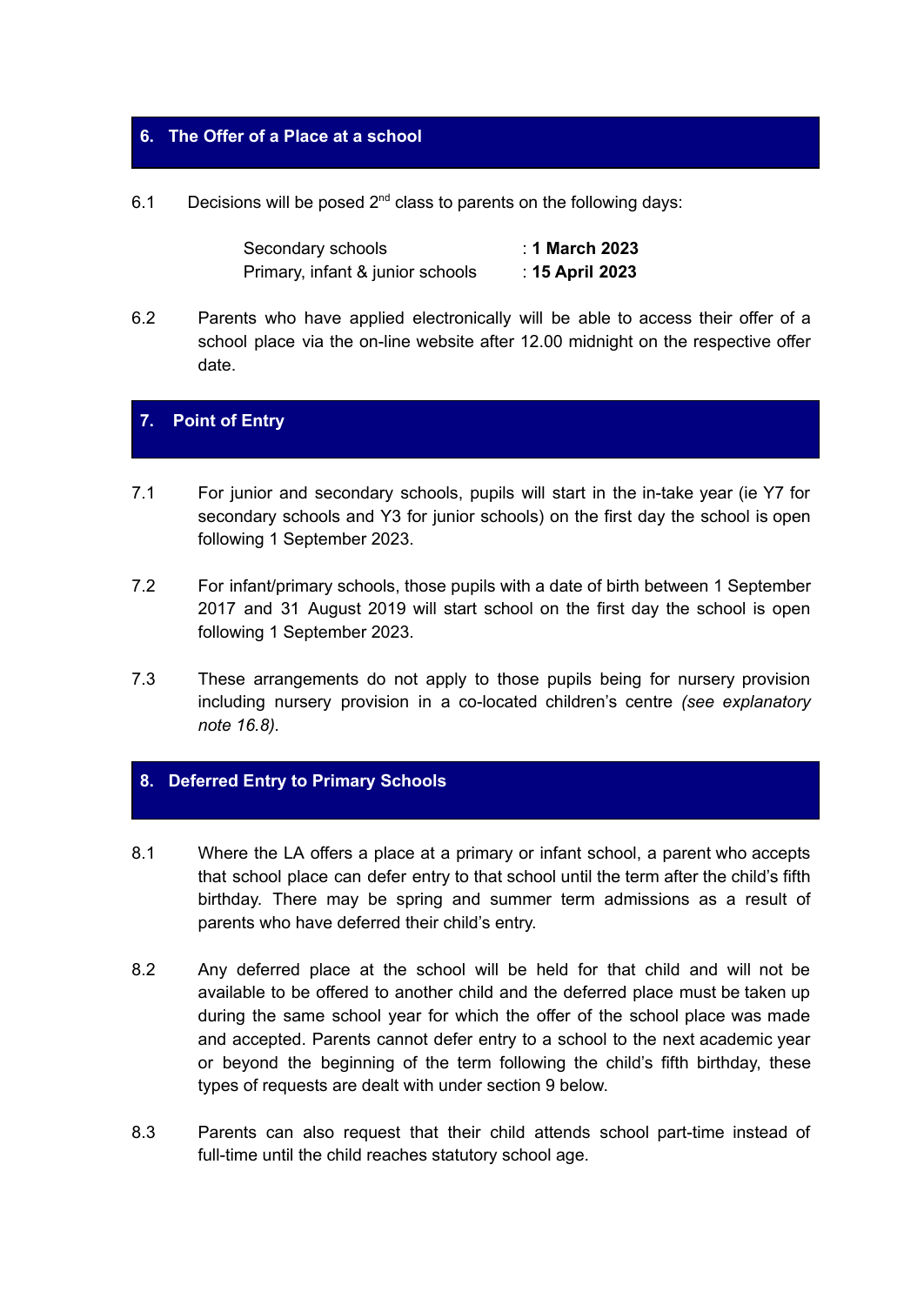## **9. Admission of Children Outside their Normal Age Group**

- 9.1 Parents can seek school places outside their normal age group. Parents must make an application for their child's normal age group at the usual time however a separate request must also be made at the same time for admission out of the normal age group *(see explanatory note 16.9*).
- 9.2 A decision on these types of applications will be made by the Local Authority based on the individual circumstances of the request based on the information provided by the parents.
- 9.3 Where a decision is to refuse the request there is no right of appeal if the child is offered a place in another year group in the school.

# **10. Unsuccessful Applications**

- 10.1 If a Wakefield pupil is not successful in securing a place at any school he/she has preferenced, a school place will be allocated in accordance with the Wakefield Co-ordinated Admission Arrangement Scheme.
- 10.2 Any parent whose child is not offered a school place for which they have expressed a preference has the right to appeal to an independent appeal panel.

# **11. Waiting Lists**

- 11.1 Pupils will be added to the waiting lists of community and voluntary controlled schools where they were refused a place in accordance with the provisions of either the Primary or Secondary Co-ordination Schemes or In-Year Co-ordination Schemes.
- 11.2 Places will be allocated from the waiting list when the number of pupils in the relevant year group falls below the admission number for that school. Waiting lists will be kept in strict priority order against the oversubscription criteria above.
- 11.3 The waiting list for each school will be reviewed and revised each time a child is added to or removed from the waiting list and/or when a child's changed circumstances will affect their order of priority for a school place.
- 11.4 The waiting list will be established on the offer day and will be maintained up to and including the end of the summer term in July 2024. Any parent wishing to be placed on the waiting list for the subsequent academic year will have to re-apply for that academic year.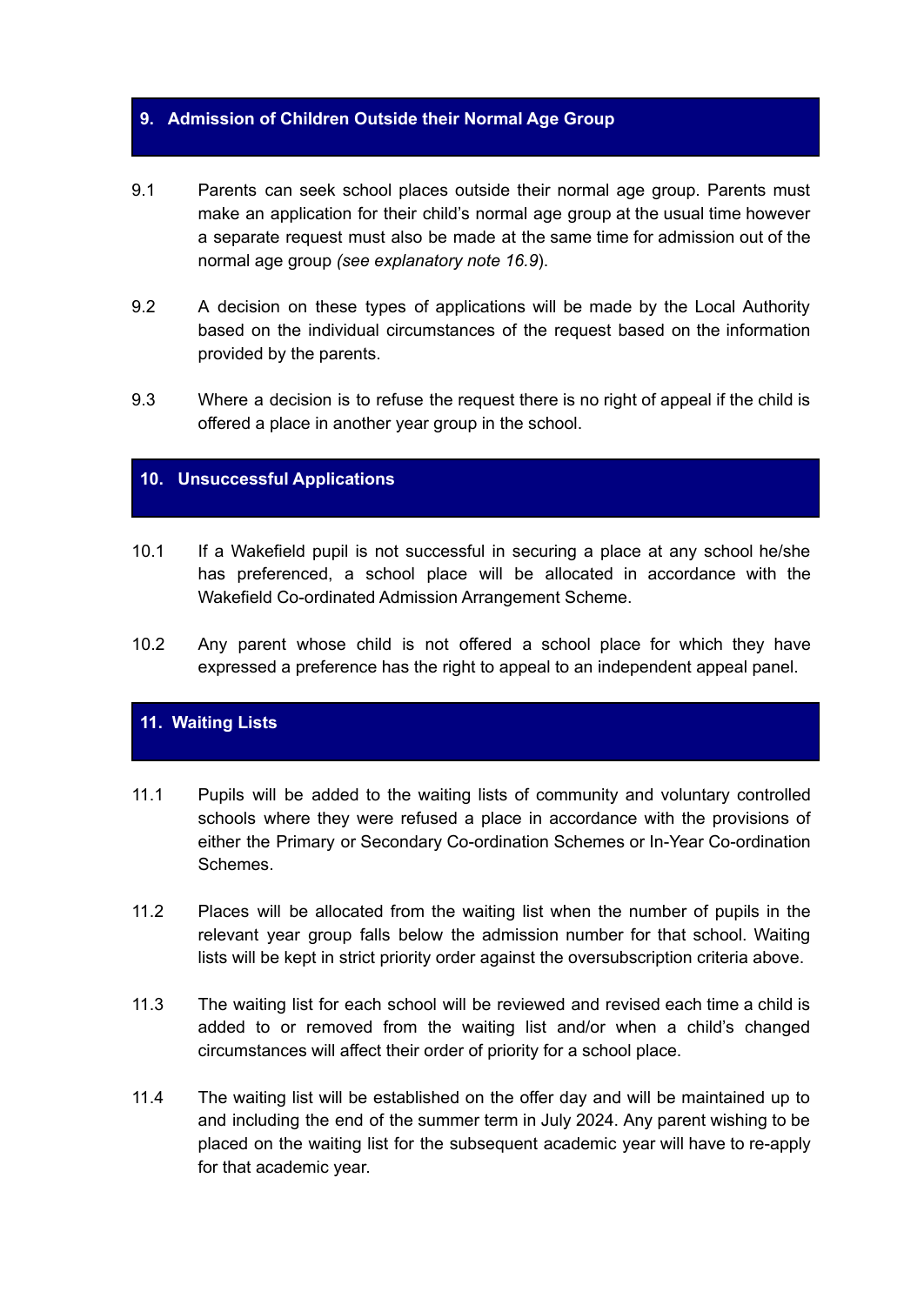# **12. In-Year Admissions**

- 12.1 All applications made outside the normal admissions round (ie in-year applications) for community and voluntary controlled schools should be made on Wakefield's Common Application Form, which is available from the School Admissions Team. Applications will be processed in accordance with the "In-Year Co-ordination Scheme". Parents can express up to 5 school preferences.
- 12.2 Where there are sufficient places, an application will normally be agreed. The admission number for a school is set for the school's in-take year. As a general rule, this admission number then remains with that year group as it moves through the school. There may be exceptions, for example, if accommodation in a school is removed, then the admission number may change for subsequent year groups.
- 12.3 If a place is not available, a refusal letter is sent outlining the right of appeal. If the application is from a Wakefield resident then a place will be allocated at the next nearest community and voluntary controlled school with places. If the child is already attending a Wakefield school an alternative school will not be offered. The child's name will be added to the waiting list for the school in order against the over-subscription criteria in section 4.4 above. All waiting lists are re-ranked when new applicants have been added. Should a vacancy arise at the school, the place will be offered to the child at the top of the waiting list.

## **13. Fair Access Protocol**

13.1 The LA has agreed a Fair Access Protocol with its primary and secondary schools. This means that, in some circumstances, pupils defined in the Protocol will have a higher priority for admission to schools and/or year groups, which are already full, than all other pupils seeking admission to the school. Full details of the Protocol can be obtained from the LA

## **14. 6 th Form Applications**

- 14.1 All schools and academies with sixth form provision are required to publish a separate admissions policy for entry into Year 12. This can be found on the relevant academy website.
- 14.2 Applications for admission to the sixth form, including pupils currently attending the school must be made via the online prospectus and common application process.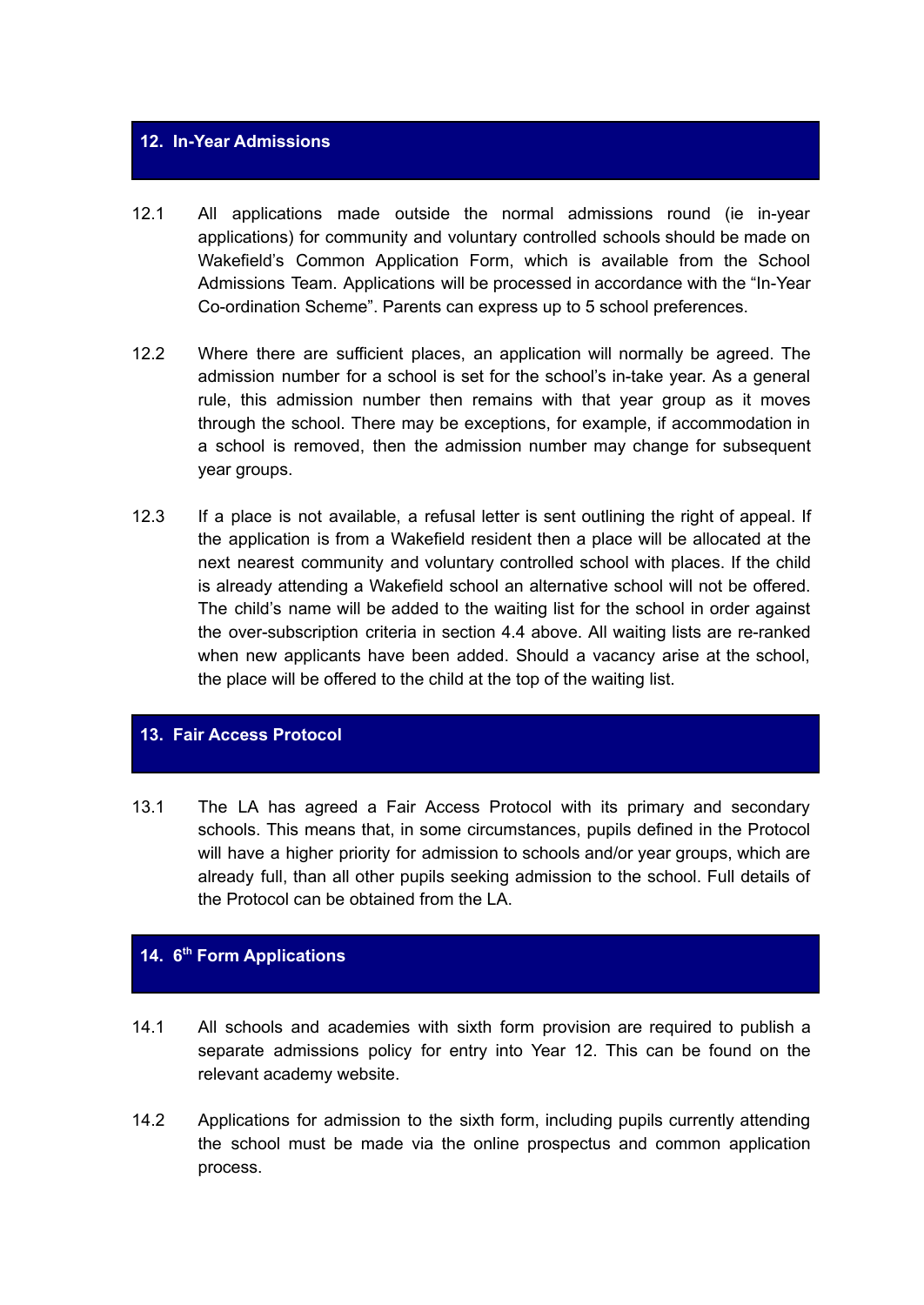14.3 A pupil will only be admitted to the sixth form of a school provided they meet the sixth form admission criteria of the school preferred.

## **15. False Information**

- 15.1 Where the LA has made an offer of a place at a school on the basis of a fraudulent or intentionally misleading application from a parent which has effectively denied a place to a child with a stronger claim to a place at the school, the offer of a place may be withdrawn.
- 15.2 Where a child starts attending the school on the basis of fraudulent or intentionally misleading information the place may be withdrawn depending on the length of time that the child has been at school.
- 15.3 Where a place or an offer has been withdrawn the parent will be asked to submit a new application form. This new application form will then be considered afresh against the relevant admissions policy and co-ordination scheme.
- 15.4 It is for the parents or guardian to satisfy the LA of their circumstances, as they apply to the admission criteria at the time of the application.

## **16. Explanatory Notes**

#### 16.1 **Admissions Numbers**

Each maintained school has an Admission Number for each "relevant age" group. Every year, the LA consults with the Governing Body of the school before the Admission Number is set. In the case of year of entry (ie Year 7, Year 3 or Year R), a child may not normally be refused admission to a school unless the number of applications for admission exceeds the admission number, or a child is offered a school which is ranked higher on the Common Application Form under the respective Co-ordinated Admissions Policy.

## 16.2 **Children in Care and Children who were previously in Care**

A 'looked after child' is a child who is (a) in the care of a local authority, or (b) being provided with accommodation by a local authority in the exercise of their social services functions (see the definition in Section 22(1) of the Children Act 1989) at the time of making an application to a school.

A 'previously looked after child' includes children who were adopted (from Local Authority care) under the Adoption Act 1976 (see section 12 adoption orders) and children who were adopted under the Adoption and Children's Act 2002 (see section 46 adoption orders).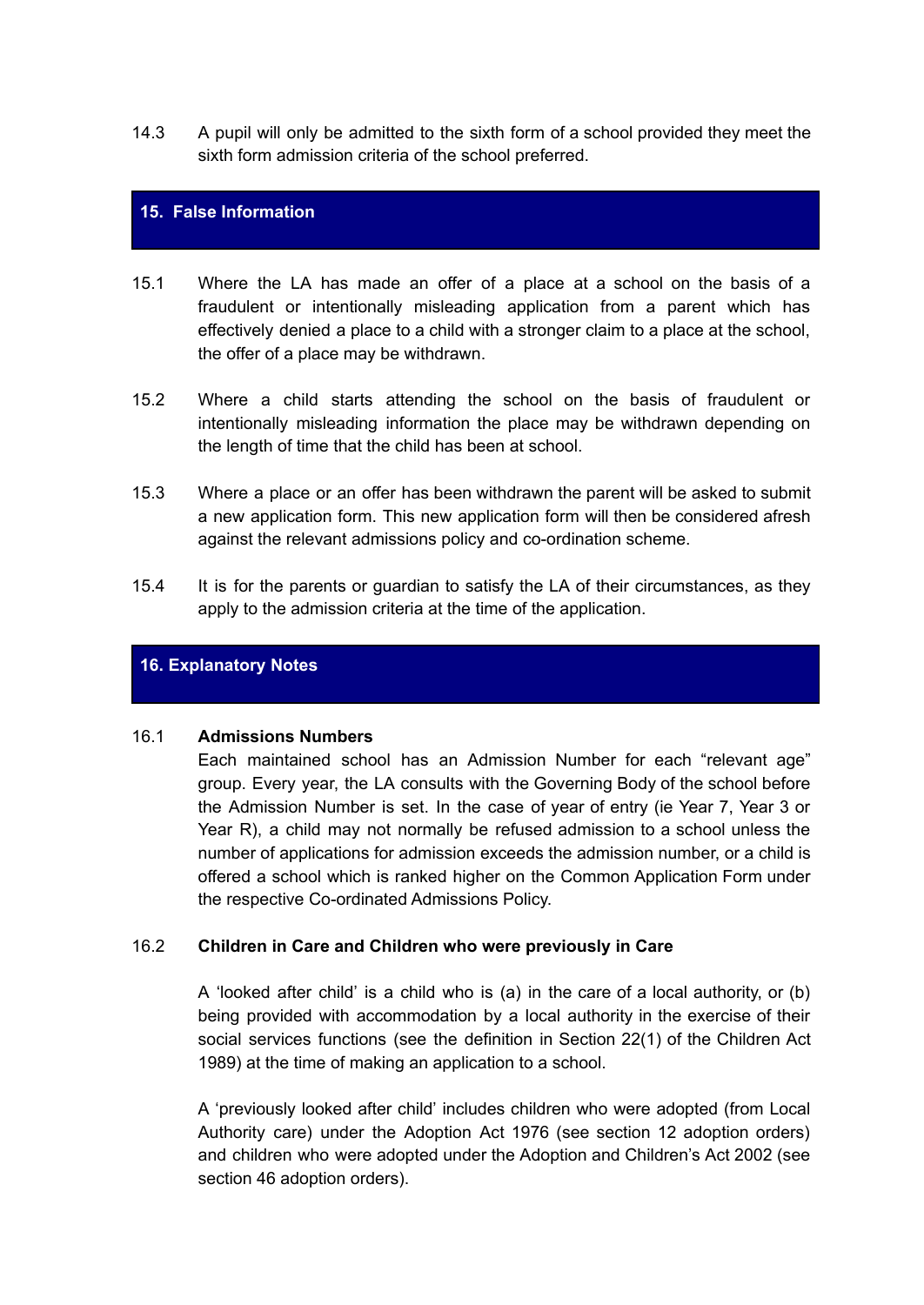Children who were previously looked after includes children who have been adopted from Local Authority care, or who are subject to a Child Arrangements Order and those with special guardianship immediately following being in care, including those who appear to have been in state care outside of England and ceased to be in state care as a result of being adopted..

Child Arrangement Orders are defined in s.8 of the Children Act 1989, as amended by s.12 of the Children and Families Act 2014. Child arrangements orders replace residence orders and any residence order in force prior to 22 April 2014 is deemed to be a child arrangements order.

See Section 14A of the Children Act 1989 which defines a 'special guardianship order' as an order appointing one of more individuals to be a child's special guardian (or special guardians).

A child is regarded as having been in state care outside of England if they were in the care of or were accommodated by a public authority, a religious organisation, or any other provider of care whose sole or main purpose is to benefit society (see section 23ZZA (8) of the Children Act 1989 (inserted by section 4 of the Children and Social Work Act 2017).

## 16.3 **Brothers and Sisters**

This category includes children with brothers or sisters (including step-brothers or step-sisters residing at the same address) of statutory school age, living at the same address, in attendance at the same school, or a school on the same site, on the date of admission.

# 16.4 **Catchment Areas**

The LA believes it is important that schools should serve their local communities and so each one has its own catchment area. However, parents are required to express a preference, stating their choice of school, even if this is within their catchment area.

Whilst every effort is made to ensure that there will be a place for every child in its catchment area school, it cannot be guaranteed that this will always be the case.

If parents are in any doubt about the catchment area school for the area in which they live, they need to contact their local school or the School Admissions Team. Further information is also available in the Secondary and Primary Guides for Parents.

The home addresses of some pupils may fall into an area that forms part of the catchment area of two schools (this is known as an Option area). Where a pupil's address falls within two catchment areas, the LA will consider the application as children who live in the catchment area for both schools.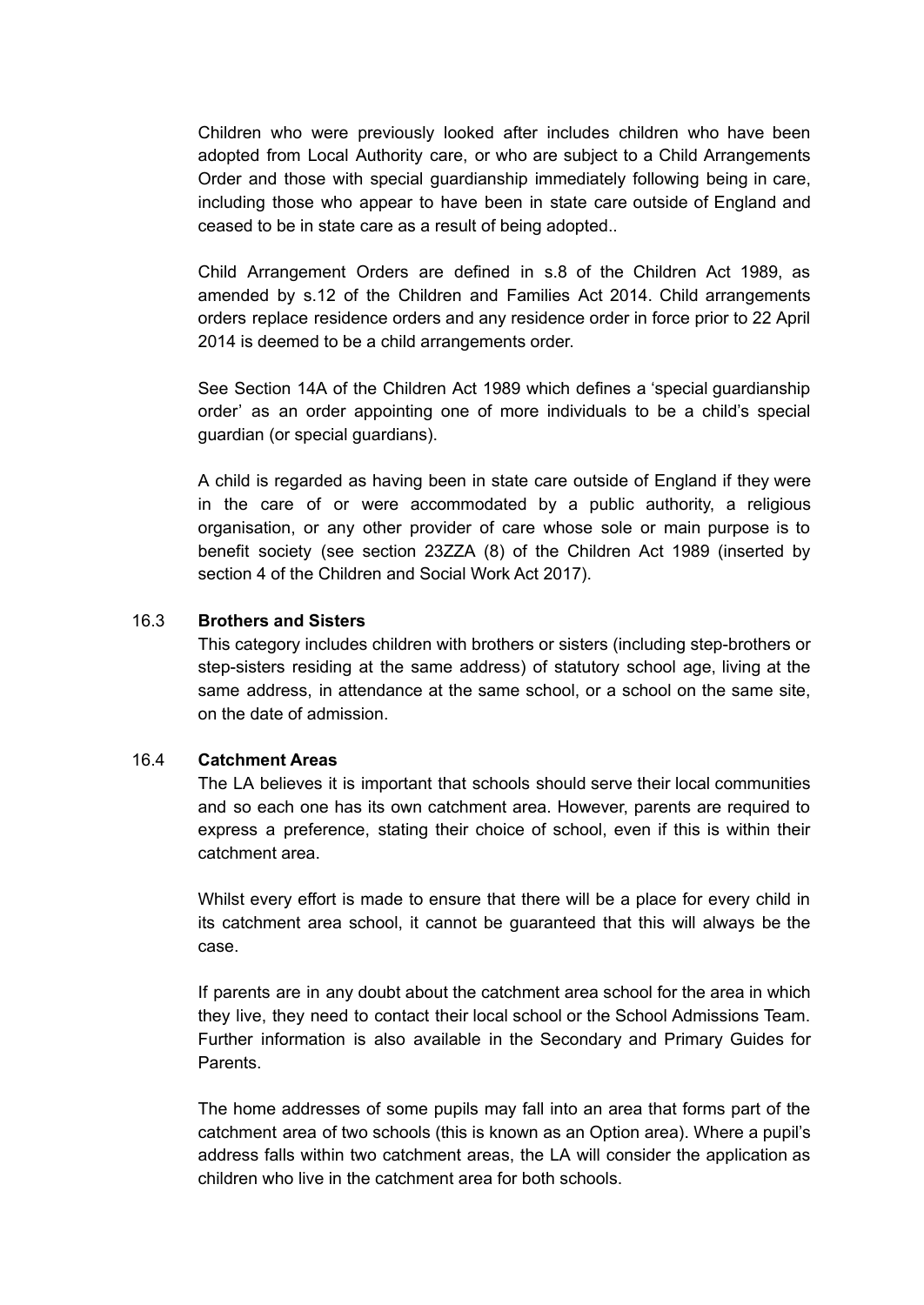# 16.5 **Families living outside the District boundary**

Children from families living outside the Wakefield Metropolitan District boundary will be considered alongside those who live within the Wakefield Metropolitan **District** 

## 16.6 **Address**

The LA investigates all queries about addresses and an offer may be withdrawn where the LA concludes that the parent/carer have made a fraudulent or deliberately misleading application.

When an offer is made, it is assumed the parental address will be the same in the following September as is held on the LA's records. If a parent plans to move or has moved house, the parent must let us know immediately as the date of the move could affect the address which is considered to be the home address for the purposes of the application.

For Secondary places, if the house move is after the **6 January 2023** the new address will be considered to be the home address. If the original application was received on time then any change of address up to and including the 6 January 2023 will not result in the application being categorised as late.

For Primary places, if the house move is after **14 February 2023** the new address will be considered to be the home address. If the original application was received on time then any change of address up to and including the 14 February 2023 will not result in the application being categorised as late.

Where a parent fails to notify the LA of a change of address, this may lead to the application being treated as a fraudulent or misleading application. This in turn may lead to the place, or offer of a place being withdrawn. Where the place is withdrawn, the LA will offer a place at a school within the catchment area of the new home address if there are places available at that school. Where there are no places at the new catchment area school, the LA may offer a place at the next nearest school to the new home address which has a place available.

## 16.7 **Parental Disputes**

Parental Responsibility gives both parents important legal rights as well as responsibilities to be involved in decisions such as the choice of school. If the LA receives conflicting school preferences from both parents, the LA will require evidence of parental consent to the application, in the form of written confirmation from both parents with parental responsibility.

In the event that parents are unable to agree on a choice of school, parents are advised to take their own legal advice with a view to making an application to the court for a Specific Issue Order to decide which parent should be responsible for securing a school place for their child. However, the Courts would encourage parents to come to an agreement and to resolve the issue between themselves. The LA will require evidence of any such Order.